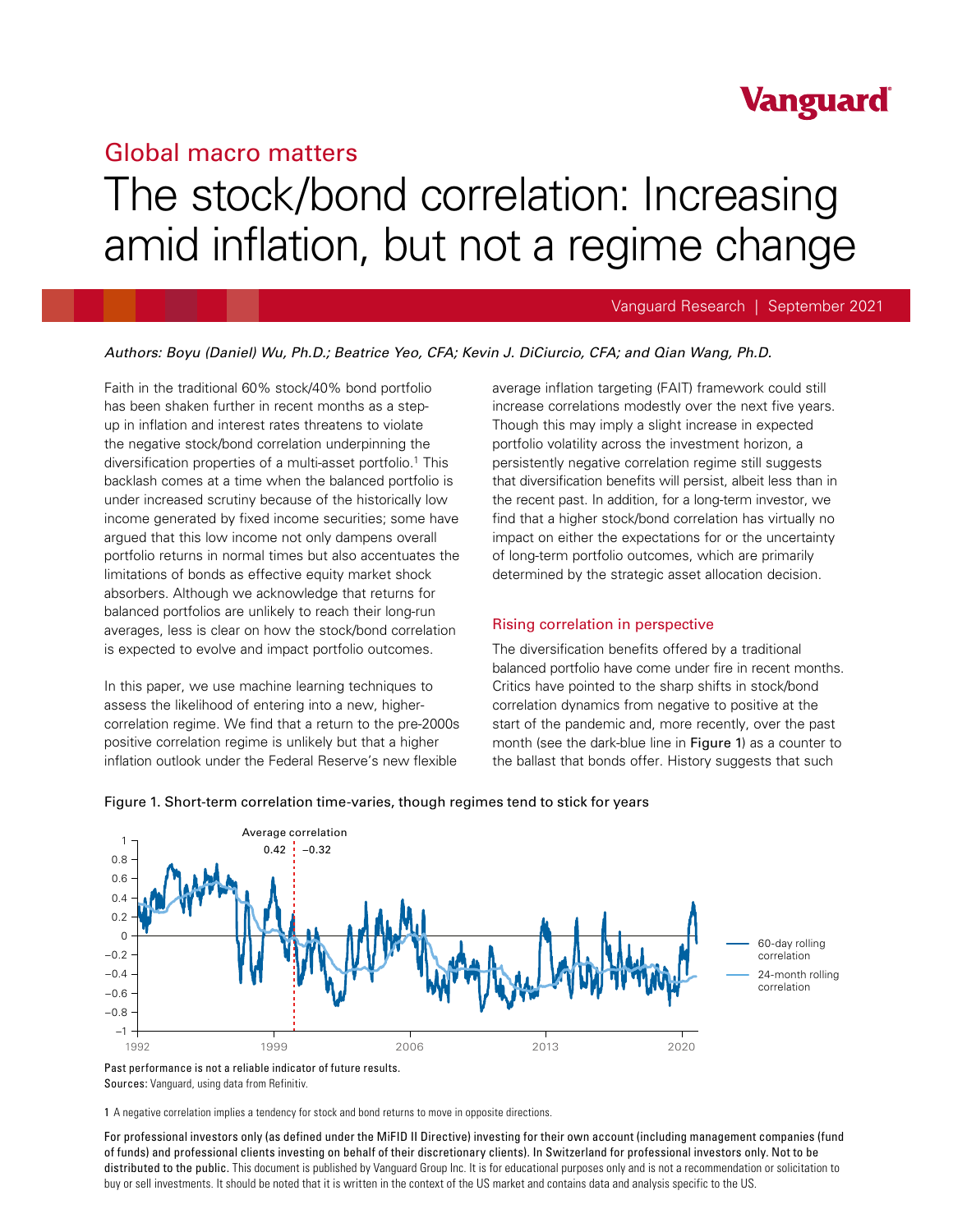fluctuations in correlations are not uncommon, especially when viewed using daily data over short time horizons. Instead, these are historically transient events that do not undermine the diversification benefits of bonds over the longer term, which is more important for strategic asset allocation decisions. A comparison of the 60-day and 24-month rolling correlation in Figure 1 exemplifies this point: In spite of temporary fluctuations in the higher-frequency correlation numbers, the longer-term stock/bond relationship has remained predominantly negative since the early 2000s.

#### Drivers of stock/bond correlation

Despite the longer-term negative correlation trend, we recognise that the recent sharp upward turn in shortterm correlation dynamics against the backdrop of potentially higher inflation has sparked concern about whether this foreshadows a more permanent shift in correlation regimes—and, by implication, the death of the 60/40 portfolio. To determine how correlation could evolve, we sought to first explore the macroeconomic factors that could affect the underlying components of stock and bond returns, then we used a machine learning technique to identify the most important factors.

We began with a framework similar to that of Ilmanen (2003), which decomposes the expected stock and bond return equations per the following:

$$
P_{stock} = E \left[ \sum_{t=1}^{\infty} \left( \frac{1+G}{1+Y_t + ERP_t} \right)^t * D \right]
$$
  

$$
P_{bond} = E \left[ \sum_{t=1}^{T} \frac{C_t}{(1+Y_t)^t} + \frac{100}{(1+Y_T)^T} \right]
$$

where  $(P_{\text{stock}})$  and  $(P_{\text{bond}})$  refer to the return of stocks and bonds, (*G*) refers to the expected growth rate of dividends (*D*), (*Y* ) reflects expectations of future short-term rates and the required bond risk premium, (*ERP* ) is the required equity risk premium embedded in the discount rate for stocks in addition to the bond risk premium, and (*C* ) and 100 refer to the fixed cash flows coming from regular coupon streams and par value 100 of a bond.

As indicated in the equation, stocks and bonds have both shared and contrary elements that cause them to move together or to decouple. Inflation shocks, for instance, are likely to cause correlation to increase because of the impact on short-term interest rates; this is a common exposure shared by both asset classes. Growth and volatility shocks, on the other hand, are likely to create a wedge between stock and bond performance because of the impact on future dividend streams and the equity risk premium. Figure 2 summarises the key dimensions by which economic fundamentals can affect stock and bond movements and lists the 35 potential variables we considered in our machine learning test set to capture those shocks over time.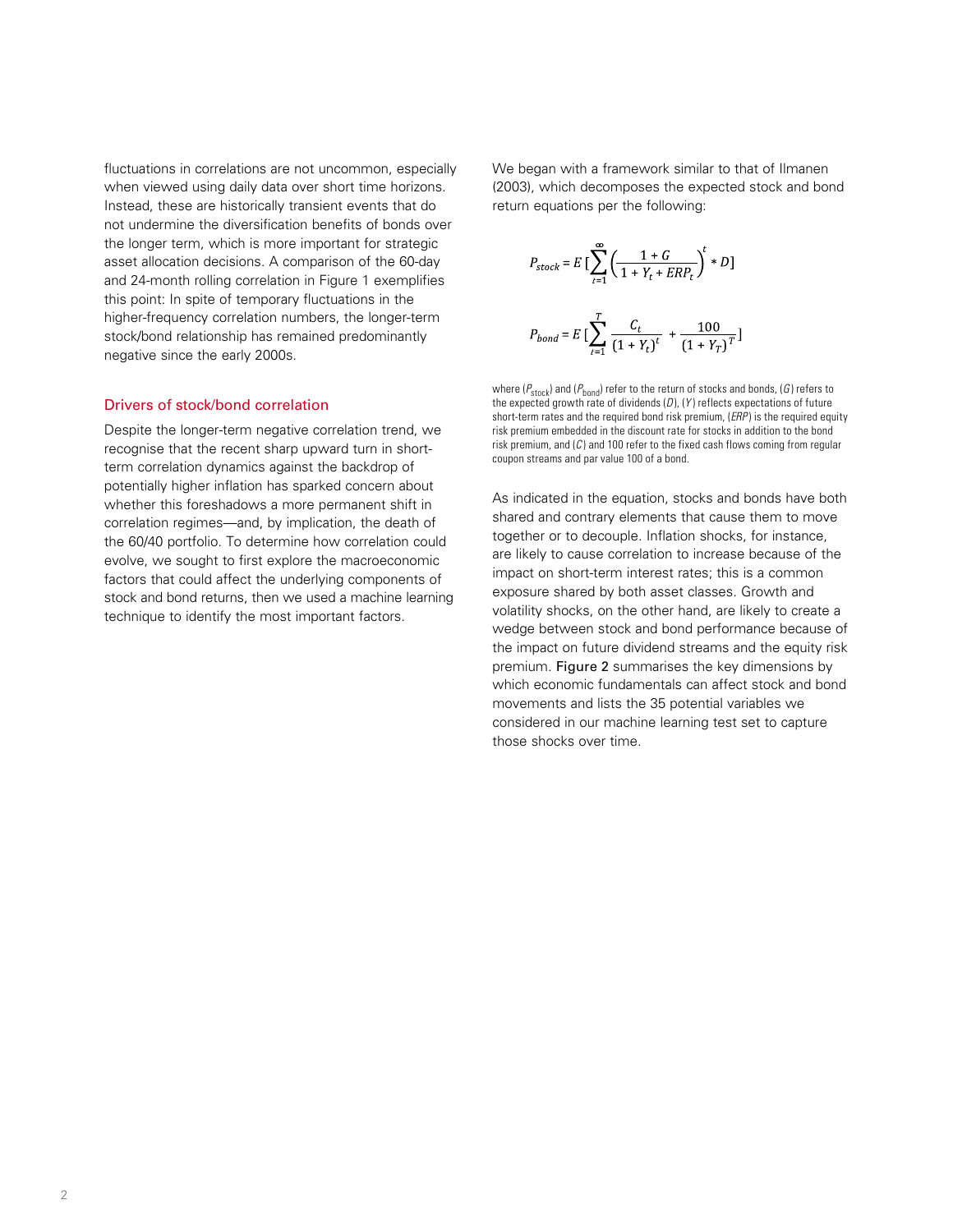## Figure 2. The drivers of stock/bond correlation

| Economic factor                                                                                                                                                            | Rationale                                                                                                                                                                                                                                                                                                                                                                                                                                                               | Variables considered for machine learning testing                                                                                                                                                                                                                                                                                                                                                                                                                                                                                                                                                                                                              |  |  |  |
|----------------------------------------------------------------------------------------------------------------------------------------------------------------------------|-------------------------------------------------------------------------------------------------------------------------------------------------------------------------------------------------------------------------------------------------------------------------------------------------------------------------------------------------------------------------------------------------------------------------------------------------------------------------|----------------------------------------------------------------------------------------------------------------------------------------------------------------------------------------------------------------------------------------------------------------------------------------------------------------------------------------------------------------------------------------------------------------------------------------------------------------------------------------------------------------------------------------------------------------------------------------------------------------------------------------------------------------|--|--|--|
| Inflation                                                                                                                                                                  | Inflation shocks are associated with positive<br>stock/bond correlation because higher inflation<br>directly raises expected future short rates and<br>inflation-related bond risk premiums $(Y_t)$ , thereby<br>hurting bonds. Meanwhile, the negative effect<br>on equities through the common discount rate<br>factor $(Y_t)$ tends to dominate any positive changes<br>in cash flow expectations (G) that come during<br>periods of high inflation (Ilmanen, 2003). | • Trailing 10-year annualised changes in headline CPI<br>• Trailing 10-year annualised changes in core CPI<br>• One-year change in headline CPI<br>• One-year change in core CPI                                                                                                                                                                                                                                                                                                                                                                                                                                                                               |  |  |  |
| Uncertainty                                                                                                                                                                | An increase in uncertainty about the outlook for<br>inflation will increase stock/bond correlation by<br>raising the discount factor $(Y_t)$ common to stocks<br>and bonds.<br>An increase in uncertainty about the outlook<br>for growth, on the other hand, will decrease the<br>correlation as the equity risk premium increases,<br>depressing stock prices, while the bond term<br>premium declines, increasing bond prices.                                       | • Trailing 10-year annualised standard deviation of<br>annual changes in headline CPI<br>• Trailing 10-year annualised standard deviation of<br>annual changes in core CPI<br>• Trailing 10-year annualised standard deviation of<br>annual changes in industrial production<br>• Trailing 10-year annualised standard deviation of<br>monthly changes in nonfarm payrolls<br>• Survey of Professional Forecasters (SPF) headline<br>inflation forecast dispersion<br>• SPF core inflation forecast dispersion<br>• SPF industrial production forecast dispersion<br>• SPF nonfarm payrolls forecast dispersion<br>• SPF unemployment rate forecast dispersion |  |  |  |
| Volatility                                                                                                                                                                 | Equity volatility is likely to trigger stocks and<br>bonds to move in opposite directions, as flight-<br>to-quality episodes often increase the required<br>equity risk premiums (reducing stock prices)<br>and reduce bond risk premiums (increasing<br>bond prices).                                                                                                                                                                                                  | • Trailing 10-year annualised standard deviation of<br>Standard & Poor's 500 Index total returns<br>• One-year annualised standard deviation of S&P 500<br>Index total returns<br>$\bullet$ CBOE VIX<br>• S&P 500 Index futures contract trading volume                                                                                                                                                                                                                                                                                                                                                                                                        |  |  |  |
| Growth                                                                                                                                                                     | Growth news is likely to cause a wedge between<br>stock and bond performance. If G rises in cyclical<br>expansions, stocks benefit but bonds do not-<br>in fact, they may be hurt by the impact of growth<br>on yields.                                                                                                                                                                                                                                                 | • One-year change in US real industrial production<br>• Output gap<br>• Natural logarithm of nonfarm payrolls<br>• U-3 unemployment rate<br>• U-6 unemployment rate capturing underutilisation<br>• 3-month/10-year Treasury yield spread<br>• 2-year/10-year Treasury yield spread<br>• TED spread (3-month LIBOR-3-month Treasury bill)<br>• National Bureau of Economic Research business<br>cycle dating<br>• Corporate profits after tax                                                                                                                                                                                                                  |  |  |  |
| Policy                                                                                                                                                                     | Higher real yields increase the common discount<br>rate $(Y_t)$ factor shared by equities and bonds<br>and are therefore associated with positive stock/<br>bond correlation unless accompanied by strong<br>earnings growth (G).                                                                                                                                                                                                                                       | • Real 10-year Treasury yields<br>• Real federal funds rate<br>• Nominal federal funds rate<br>• M2 money supply<br>• Monetary policy gap (versus neutral rate)<br>• Monetary policy gap (versus Taylor rule)<br>• Federal Reserve balance sheet as a percentage of<br>outstanding bonds<br>• Federal Reserve balance sheet as a percentage<br>of GDP                                                                                                                                                                                                                                                                                                          |  |  |  |
| Notes: CBOE VIX refers to the Chicago Board Options Exchange volatility index. It is used to reflect the market's expectation of volatility based on Standard & Poor's 500 |                                                                                                                                                                                                                                                                                                                                                                                                                                                                         |                                                                                                                                                                                                                                                                                                                                                                                                                                                                                                                                                                                                                                                                |  |  |  |

Index options. *U-3 unemployment rate*, the most commonly reported rate of unemployment, captures the total number of unemployed, while the U-6 rate also includes underutilised workers. *M2* is a measure of the money supply that includes cash, checking deposits, and easily convertible near money. *Monetary policy gap (versus neutral rate)* refers to the difference between the actual real federal funds policy rate and the neutral rate. *Monetary policy gap (versus Taylor rule)* refers to the difference between the actual nominal federal funds policy rate and the policy rate implied by the Taylor rule. The Taylor rule is a simple monetary policy rule that prescribes how a central bank should adjust its interest rate policy instrument in a systematic manner in response to developments in inflation and macroeconomic activity.

Source: Vanguard.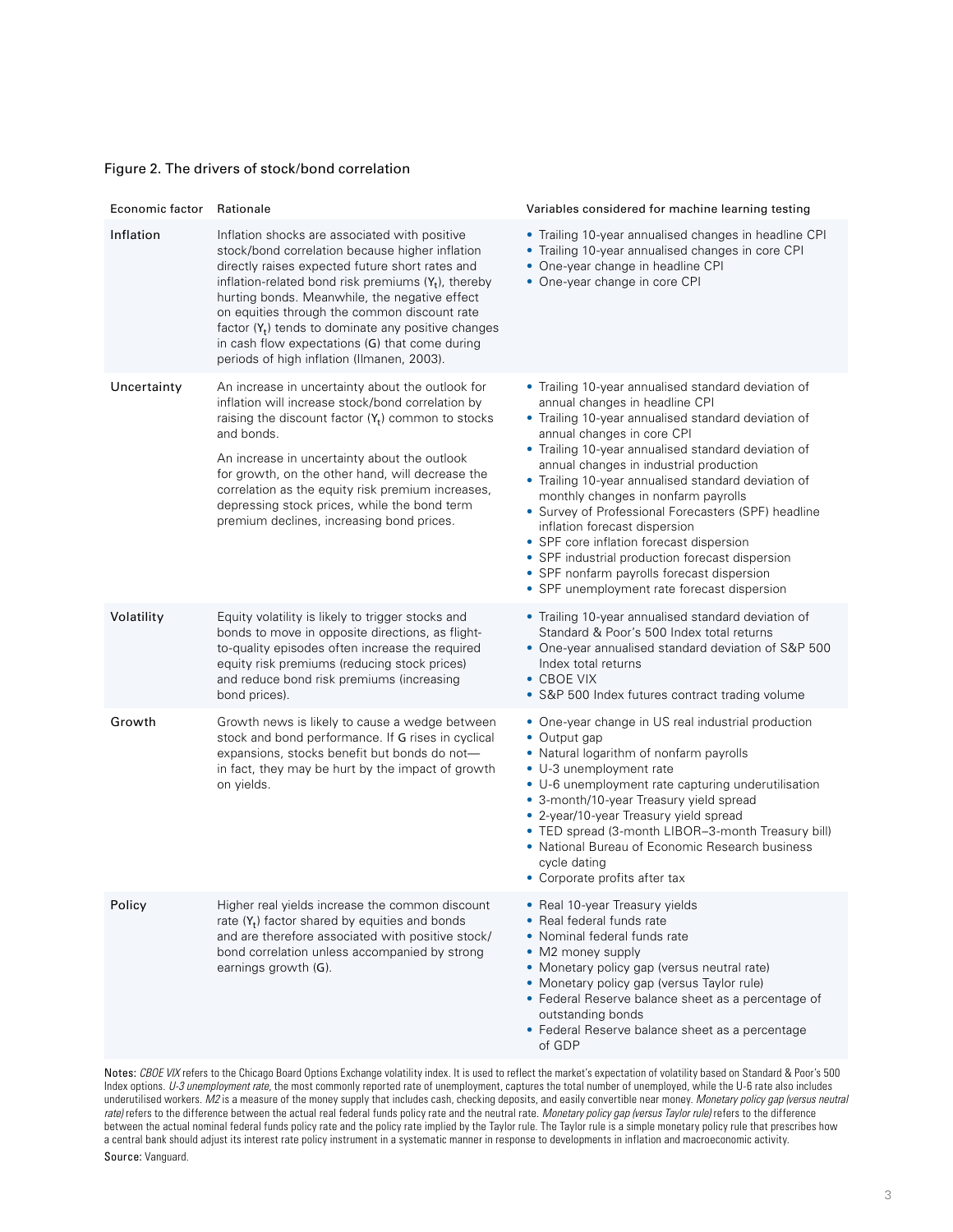To narrow down our selection of potential variables, we used a random forest machine learning algorithm to identify the most important features that have determined stock/bond correlation regimes historically. Unlike approaches such as dynamic conditional correlation or dynamic factor model (Figure 3), our machine learning technique allows us to capture the nonlinear relationship

among the different variables and ultimately select factors that have the highest ability to predict the correlation level over time. The choice of decision tree models rather than other supervised machine learning algorithms allows us to rank the importance of the macro determinants in explaining the changes in correlation regimes.

## Figure 3. An evaluation of existing models used to predict correlation

| Approach                | Model                                    | Description                                                                                                                                                                                                                                                                                       | Limitations                                                                                                 |
|-------------------------|------------------------------------------|---------------------------------------------------------------------------------------------------------------------------------------------------------------------------------------------------------------------------------------------------------------------------------------------------|-------------------------------------------------------------------------------------------------------------|
| Time series<br>modeling | Dynamic conditional<br>correlation (DCC) | DCC is one of the more popular models<br>used to capture the time-varying structure<br>of financial market co-movements. Under<br>this approach, correlation parameters are<br>estimated according to a GARCH-type<br>structure, which models volatility for each<br>of the assets (Engle, 2002). | Little is known about the main<br>determinants of the stock/bond<br>co-movements.                           |
| Linear<br>regression    | Dynamic factor<br>model (DFM)            | In DFM, macro variables are predefined<br>and included in the regression used to<br>model the time variation in correlation.                                                                                                                                                                      | This model assumes that the<br>interrelationships among the various<br>input factors are static and linear. |

Note: GARCH, or generalised autoregressive conditional heteroskedasticity, is a statistical modeling technique used to help model the volatility of returns on financial assets.

Source: Vanguard.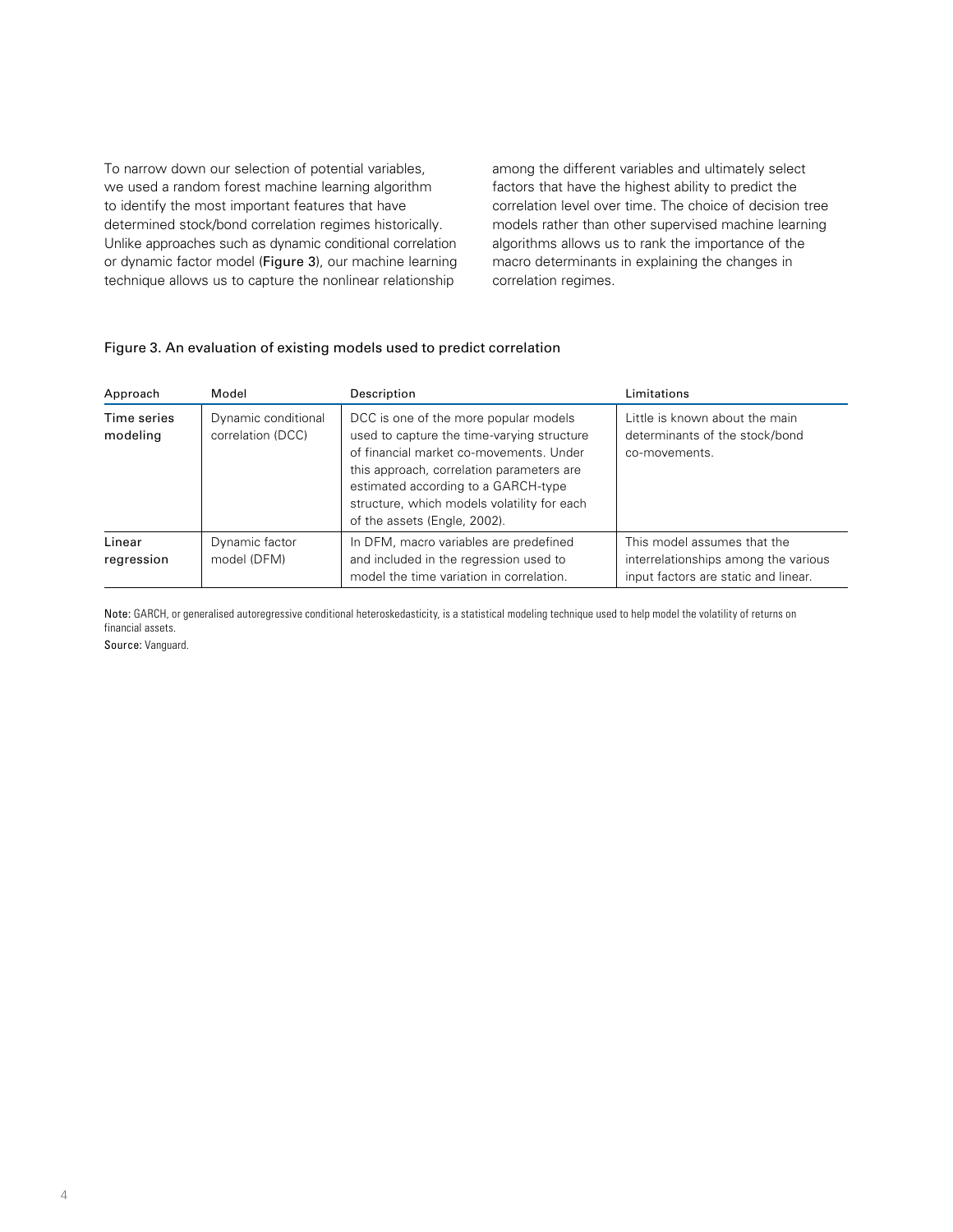Figure 4 reveals the five most important variables explaining the correlation trends from 1950 to 2021 as indicated by the feature-selection mechanism of our random forest algorithm. Among these five factors, we find that the prevailing inflation backdrop, as represented by the 10-year trailing inflation rate, is by far the most influential driver of the equity/bond correlation level, where positive shocks in inflation tend to drive periods of positive stock/bond correlation regimes and vice versa.2 As a case in point, Figure 5 compares the correlation regimes during the 1970s hyperinflationary environment and the high-inflation environments of the 1950s and 1990s with the post-2000 backdrop. The 1950s, 1970s, and 1990s were associated with a highly positive stock/ bond correlation, and post-2000 was associated with a persistent negative correlation regime.

This relationship reaffirms our hypothesis: Given the common exposure that stocks and bonds have to inflation, higher inflation increases correlation by dampening nominal bond prices and reducing expectations of real earnings growth for equities. By contrast, factors such as equity volatility and economic growth tend to cause stocks and bonds to move in opposite directions and can help explain the cyclical time variation in correlation dynamics during the post-2000 negative stock/bond correlation regime.

Figure 4. 10-year trailing inflation proves to be the most important variable determining correlation level over time



Past performance is not a reliable indicator of future results. Note: By training a random forest model on our data set, the model object we obtain can tell us which were the most important variables in the training; that is, which of them have the most influence on the target variable, which in this case is the rolling 24-month correlation from January 1950 to April 2021. Sources: Vanguard, using data from Refinitiv and Global Financial Data.

## Figure 5. High inflation as seen during the 1950s, 1970s, and 1990s is associated with positive correlation regimes

US stock/bond correlation versus inflation level regimes



Past performance is not a reliable indicator of future results.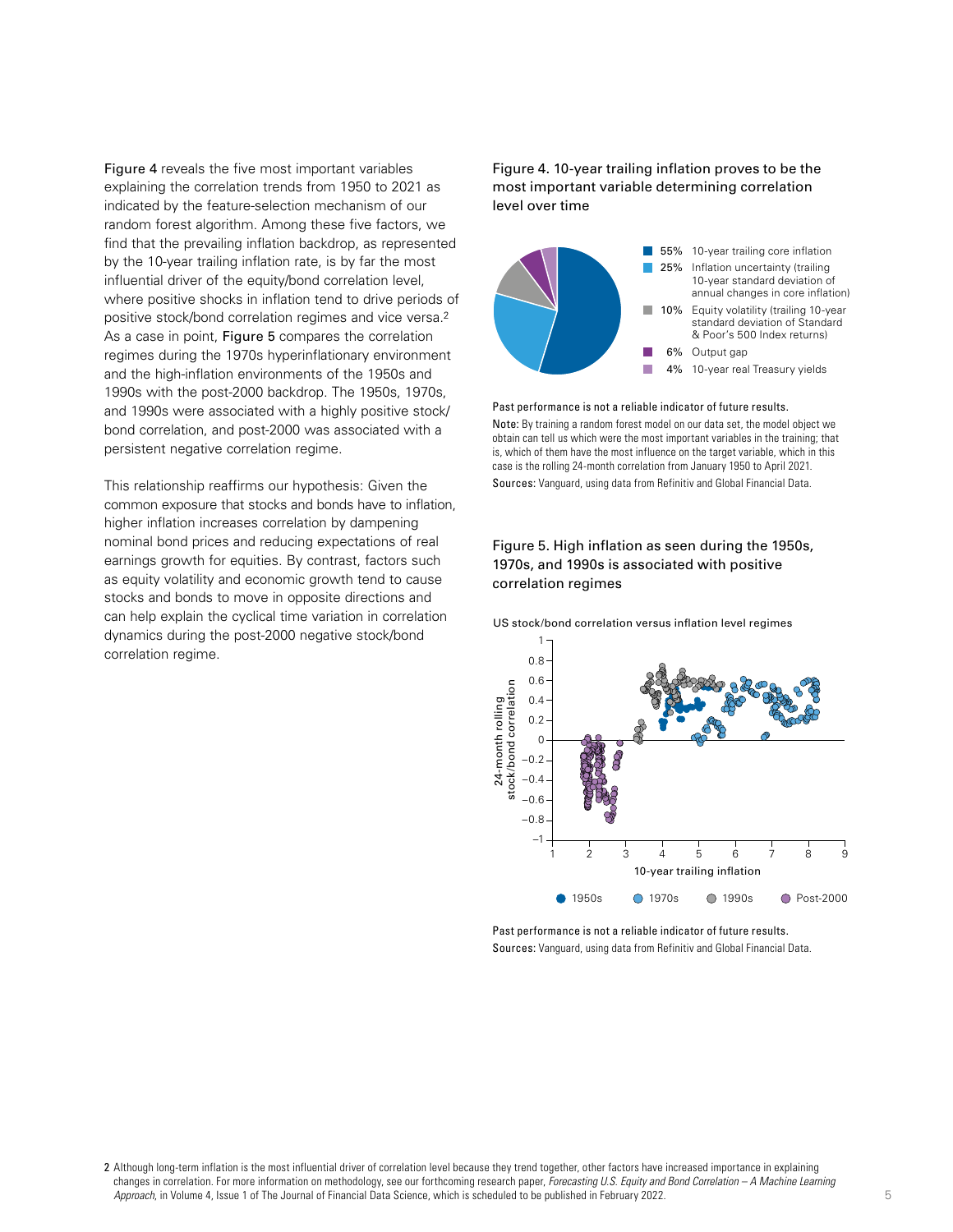#### Testing the out-of-sample forecasting ability of the model

Figure 6 illustrates the goodness-of-fit of our model using the five factors combined, with an out-of-sample evaluation over the past five years returning a root mean squared error (RMSE) between the actual and predicted correlation of around 0.11, implying a high degree of accuracy of the model.

### Figure 6. An out-of-sample test reveals a high degree of accuracy of our nonlinear machine learning model

Nonlinear machine learning out-of-sample: RMSE = 0.11



Past performance is not a reliable indicator of future results.

Notes: We used data over 260 months to train the data set and allow the gradient boosting algorithm to learn the dynamic relationship among the factors, after which the test set or out-of-sample set over the last five years was used to check for the robustness of the model. RMSE is a frequently used statistical measure of the differences between values predicted by a model and the values actually observed.

Sources: Vanguard, using data from Refinitiv and Global Financial Data.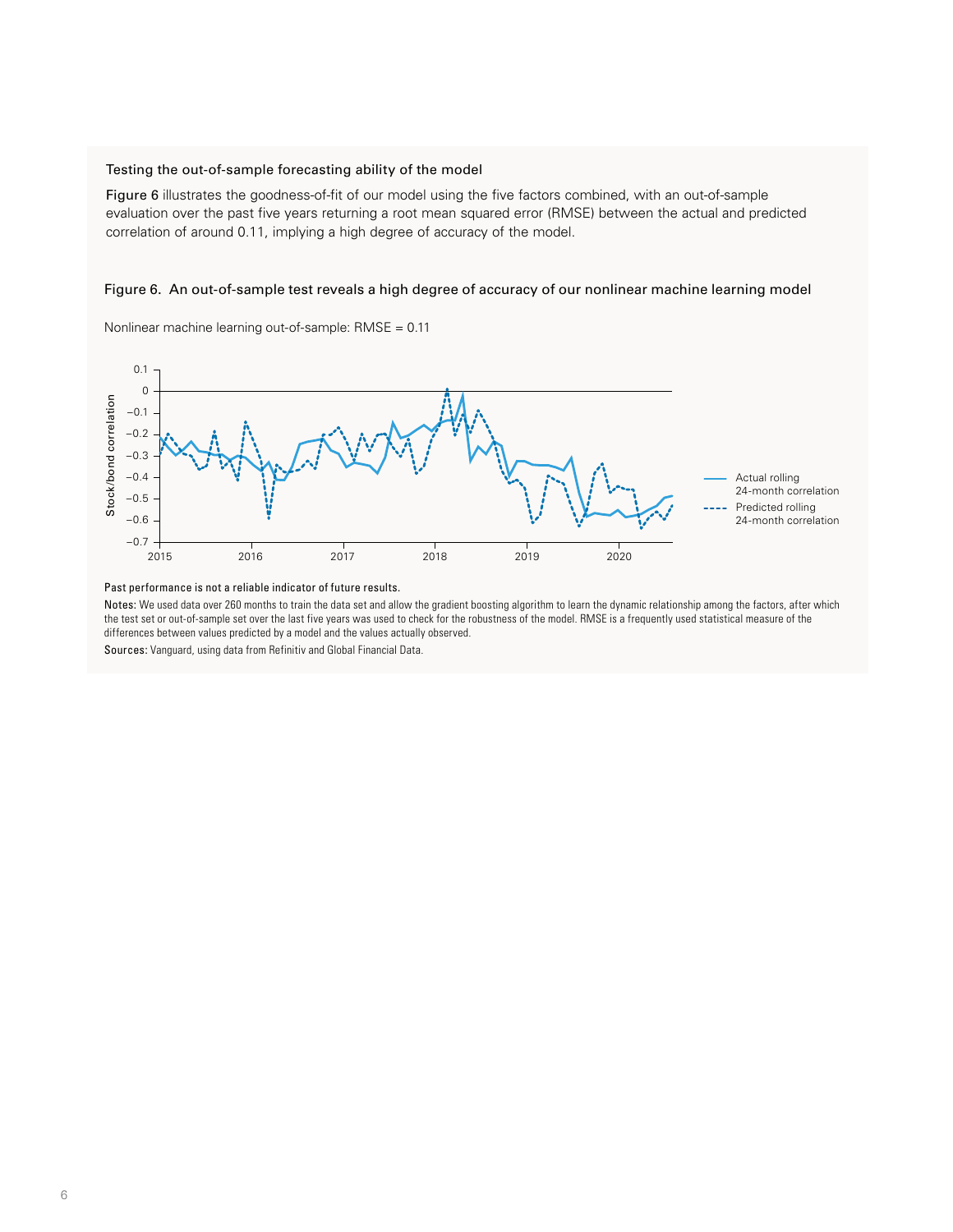### Scenario analysis: A modestly higher but still negative correlation regime

With inflation proving to be a key driver of stock/bond correlation regime change, some investors have become concerned that aggressive fiscal support today, alongside pent-up demand and supply-chain constraints, may lead to a permanently higher inflation regime and, by implication, a positive stock/bond correlation regime. Using our five-factor model, we explore the potential inflation scenarios that could break the existing negative correlation regime, and we weigh the likelihood of those scenarios happening.

As our simulations in Figure 7 show, 10-year trailing inflation would have to be around 3% on average over the next five years to have a significant impact on correlation regimes. Importantly, the criterion listed here is the 10-year trailing inflation rate rather than the one-year annual inflation rate, highlighting the extended period of time that high inflation would have to be sustained before having a significant impact on correlation. Specifically, for 10-year trailing inflation to average 3% over the next five years, annual core inflation would have to be maintained at the minimum rate of 5.7% over the same period.

Source: Vanguard.<br>  $\frac{1}{\sqrt{2}}$ <br>  $\frac{1}{\sqrt{2}}$ <br>  $\frac{1}{\sqrt{2}}$ <br>  $\frac{1}{\sqrt{2}}$ <br>  $\frac{1}{\sqrt{2}}$ <br>  $\frac{-0.2}{-0.4}$ <br>  $\frac{-0.5}{2021}$ <br>
Any projections s<br>
Source: Vanguard. 2021 2022 2023 2024 2025 –0.5 –0.4 –0.3 –0.2 –0.1 0 0.1 0.2 0.3 0.4 0.5 **0.36 0.25 –0.14 –0.27** Average 10-year trailing inflation: 3.5% Average 10-year trailing inflation: 3% Average 10-year trailing inflation: 2.5% Average 10-year trailing inflation: 2% (baseline)

Figure 7. What will it take to break correlation into positive territory?

Any projections should be regarded as hypothetical in nature and do not reflect or guarantee future results.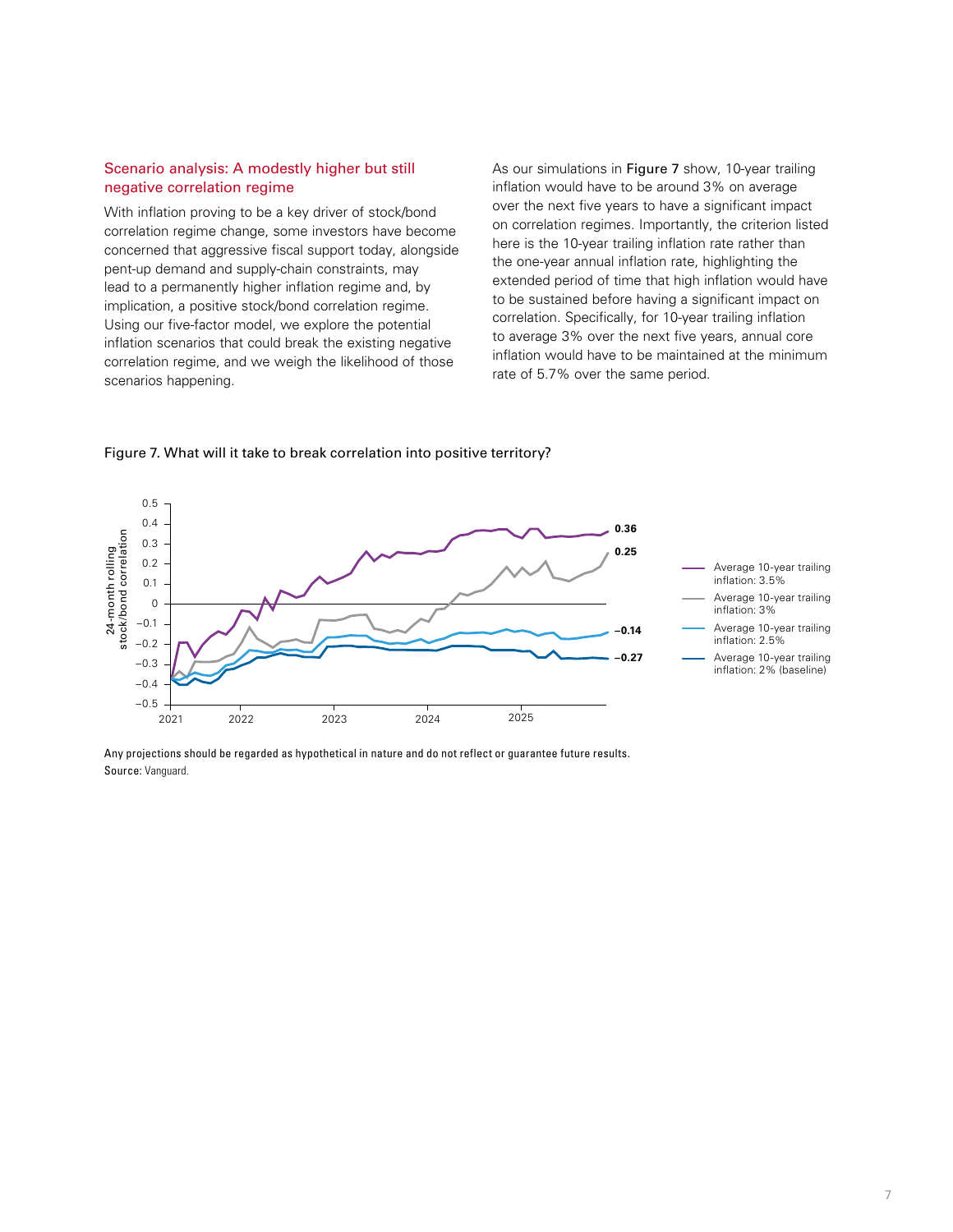Such a scenario would be possible only if the Fed were to lose the ability to anchor inflation or if inflationary expectations were to spiral out of control on the back of massive liquidity injections—both of which we see as quite unlikely. Even if we were to factor in a more persistent-than-expected spike in inflationary pressures for example, if we were to get a modest upside surprise in fiscal stimulus and a Fed that proves to be moderately more tolerant to inflation under the FAIT framework we would expect annual core CPI inflation to rise to only 2.7% by the end of 2022. Such an increase would take the 10-year trailing inflation rate about 30 basis points higher than its pre-Covid five-year average of 1.8%.

This rate would be considerably lower than the inflation scenarios seen during the pre-2000 positive correlation regimes, where 10-year trailing inflation averaged around 5.3% (Figure 8). And it certainly falls short of the longterm inflation threshold needed to push correlation permanently into positive territory. Against this backdrop, we expect correlation to move modestly higher in the coming years as reflation takes place but nonetheless remain in negative territory, around –0.27, at the end of the next five years as inflation settles around the Fed's 2% target.

#### Figure 8. Inflation, yes; hyperinflation, no

10-year trailing core inflation



Past performance is not a reliable indicator of future results. Sources: Vanguard calculations, using data from Refinitiv.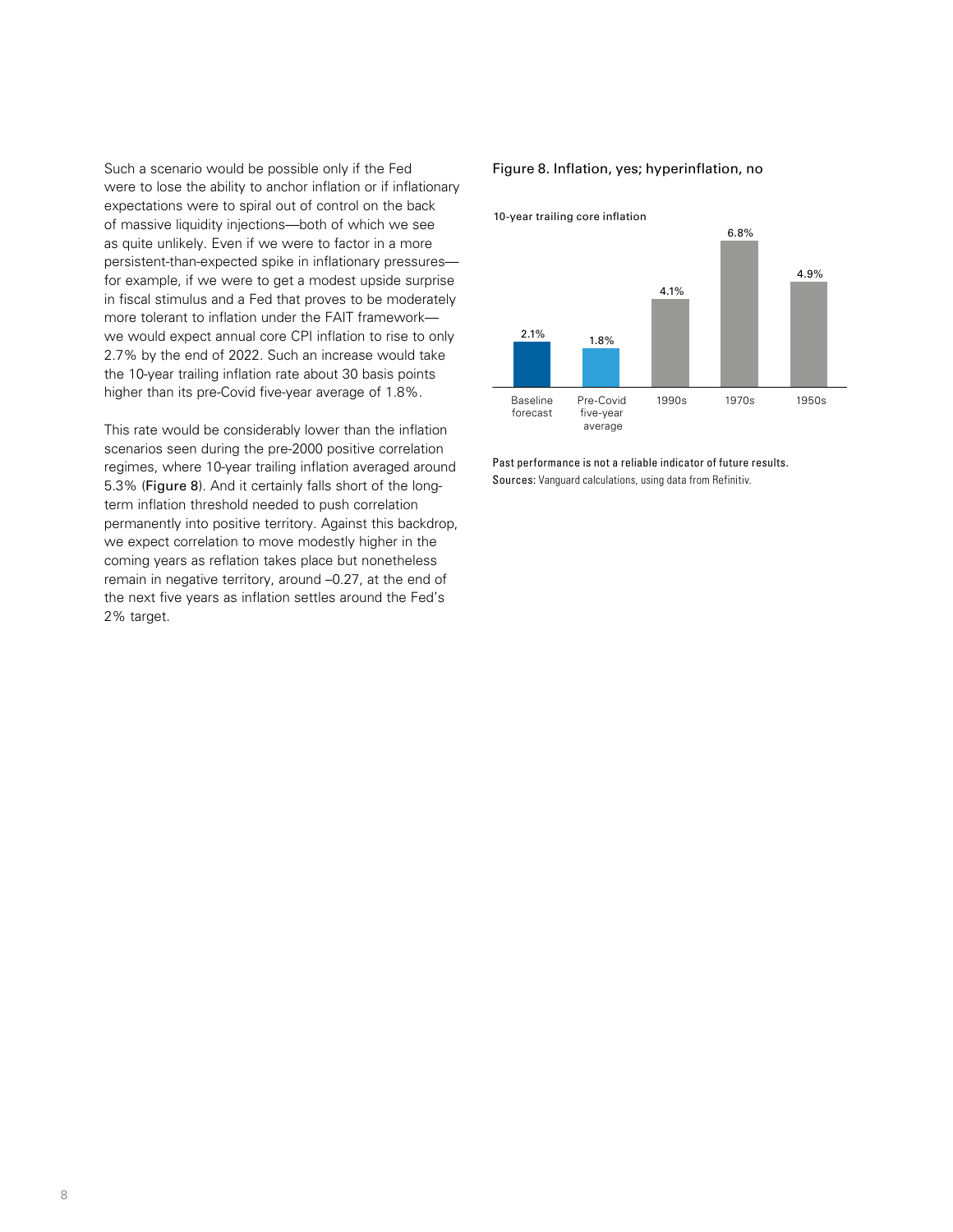## Portfolio implications under various correlation regimes

Using the range of correlation simulations in Figure 7, we examined the impact on portfolios by comparing the risk and return simulations of a 60/40 portfolio under our baseline and high-inflation (10-year trailing inflation at 3% or higher; annual inflation minimum at 5.7% or higher) scenarios. As Figure 9 shows, the correlation regime affects the volatility or fluctuations in portfolio values across the investment time horizon (as seen in the expected maximum drawdown and median volatility), whereby a 60/40 portfolio under our baseline negative correlation regime will have lower volatility and smaller tail-risk events than that of a 60/40 portfolio under the high-inflation positive correlation regime. However, longterm portfolio outcomes do not seem to vary much across the different correlation regimes, suggesting that the strategic decision of the stock/bond mix ultimately remains the primary determinant of dispersion in end outcomes, regardless of correlation.3

#### Figure 9. Correlation regimes affect the volatility in portfolio values but not end-of-horizon outcomes

|                                            | 60% global equity/<br>40% U.S. Treasury portfolio outcomes |                                        |  |
|--------------------------------------------|------------------------------------------------------------|----------------------------------------|--|
| Correlation regime                         | High inflation<br>(0.25 correlation)                       | <b>Baseline</b><br>(-0.27 correlation) |  |
| Average 10-year trailing<br>core inflation | 3%                                                         | 2%                                     |  |
| Minimum annual core<br>inflation threshold | 5.7%                                                       | 2.1%                                   |  |
| Return<br>distribution                     | 7.5%                                                       | 7.6%                                   |  |
| Percentiles<br>key:                        | 5.4%                                                       | 5.5%                                   |  |
| 95th<br>75th                               | 4.0%                                                       | 4.1%                                   |  |
| Median<br>25th                             | 2.6%                                                       | 2.7%                                   |  |
| 5th                                        | 0.6%                                                       | 0.7%                                   |  |
| Median volatility                          | 10.30%                                                     | 9.60%                                  |  |
| Median Sharpe ratio                        | 0.27                                                       | 0.29                                   |  |
| Expected max drawdown                      | $-13.10%$                                                  | $-11.70%$                              |  |
| 95th percentile drawdown                   | $-27.90%$                                                  | $-25.50%$                              |  |

Simulated past performance is not a reliable indicator of future results. Notes: The Sharpe ratio is a measure of risk-adjusted returns, describing how much excess return one can receive for the volatility of holding a riskier asset. A higher Sharpe ratio indicates higher risk-adjusted returns. Source: Vanguard simulations.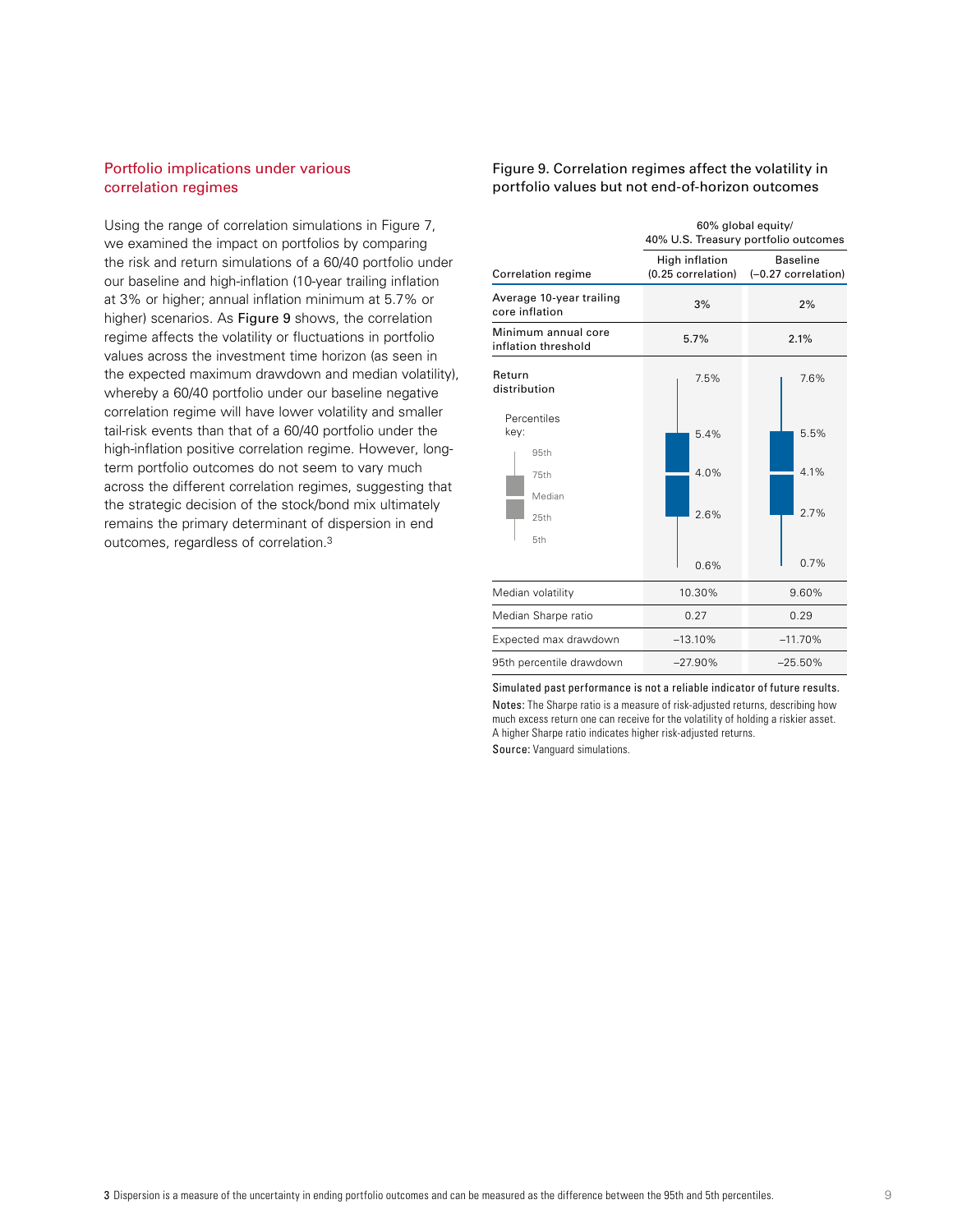Comparing the 60/40 portfolio with an 80/20 portfolio reaffirms this point (Figure 10). The variation in risk and return dynamics, for instance, proves to be significantly greater when comparing a 60/40 portfolio with an 80/20 portfolio than it is for a 60/40 portfolio under different correlation regimes. The reason for this lies in the individual distributions of the two asset classes. U.S. Treasury bonds have a very narrow range of annualised outcomes, characterised by low volatility, whereas equity return dispersion is comparatively wider, with much higher volatility. Equity valuations, which are the primary driver of this risk, tend to be very persistent but also prone to abrupt declines because of rapid repricing of risk premium. This combination creates a wide set of potential outcomes that the stock/bond correlation cannot materially change. Long-term investors concerned about the portfolio outcome at the end of their investment horizon should therefore calibrate their asset allocation based on return goals and risk tolerance rather than on expected correlation regime shifts.

### Figure 10. The strategic asset allocation decision is the primary determinant for long-term portfolio outcomes



Simulated past performance is not a reliable indicator of future results. Notes: The Sharpe ratio is a measure of risk-adjusted returns, describing how much excess return one can receive for the volatility of holding a riskier asset. A higher Sharpe ratio indicates higher risk-adjusted returns.

Source: Vanguard simulations.